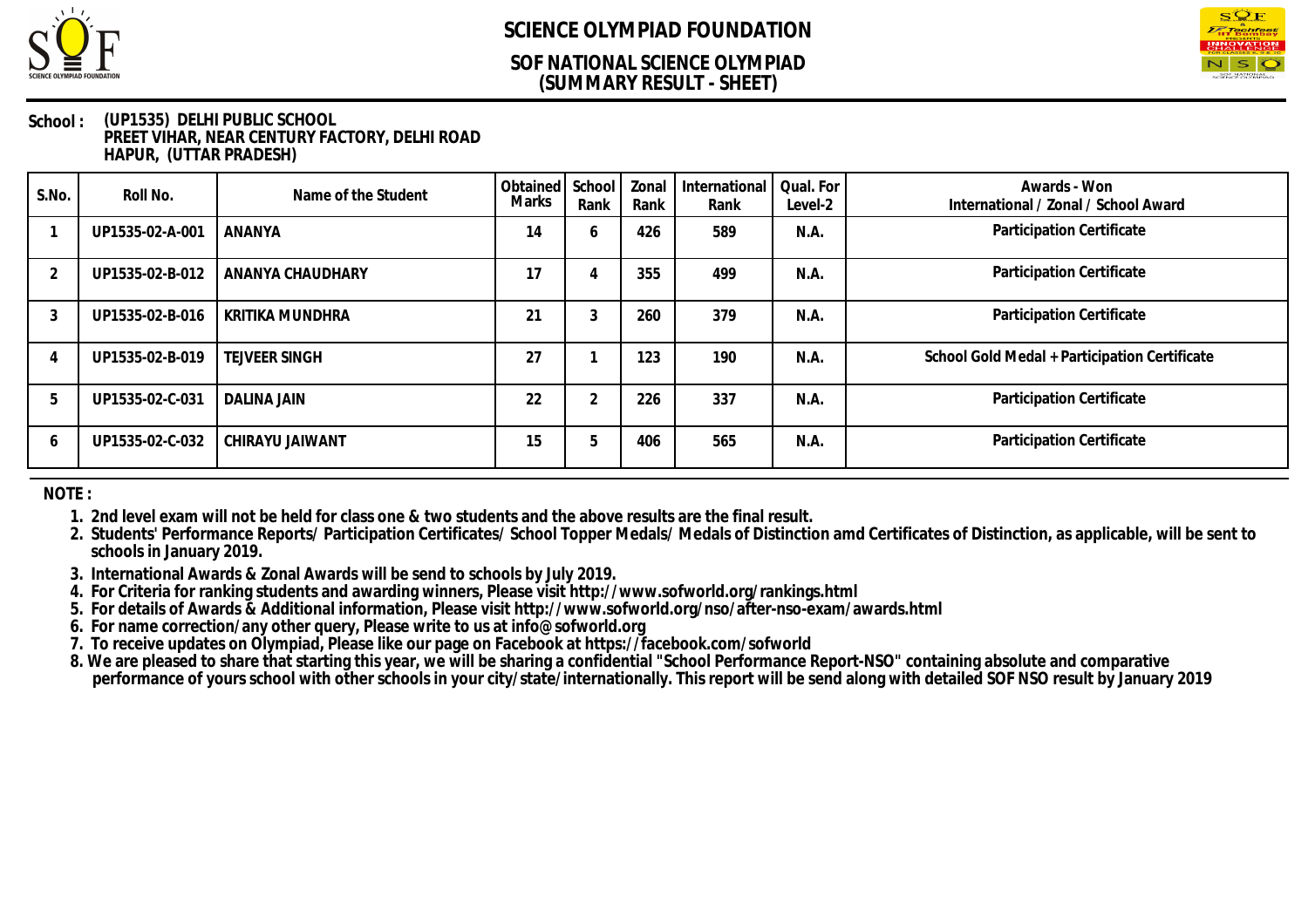

### **(SUMMARY RESULT - SHEET) SOF NATIONAL SCIENCE OLYMPIAD**



#### **School : (UP1535) DELHI PUBLIC SCHOOL PREET VIHAR, NEAR CENTURY FACTORY, DELHI ROAD HAPUR, (UTTAR PRADESH)**

| S.No.                    | Roll No.        | Name of the Student    | Obtained<br><b>Marks</b> | School<br>Rank | Zonal<br>Rank | International<br>Rank | Qual. For<br>Level-2 | Awards - Won<br>International / Zonal / School Award |
|--------------------------|-----------------|------------------------|--------------------------|----------------|---------------|-----------------------|----------------------|------------------------------------------------------|
| 1                        | UP1535-03-A-002 | <b>STUTI TYAGI</b>     | 23                       | $\overline{A}$ | 177           | 288                   | <b>NO</b>            | Participation Certificate                            |
| $\overline{2}$           | UP1535-03-A-003 | ARSH AGARWAL           | 21                       | $\overline{7}$ | 241           | 367                   | <b>NO</b>            | Participation Certificate                            |
| 3                        | UP1535-03-A-006 | HARSH VARDHAN RATHI    | 20                       | 8              | 254           | 387                   | <b>NO</b>            | Participation Certificate                            |
| $\boldsymbol{\varDelta}$ | UP1535-03-A-010 | JAYVEER SINGH GAUTAM   | 21                       | 6              | 229           | 354                   | <b>NO</b>            | Participation Certificate                            |
| 5                        | UP1535-03-B-014 | PREKSHA TEOTIA         | 17                       | 11             | 344           | 496                   | <b>NO</b>            | Participation Certificate                            |
| 6                        | UP1535-03-B-016 | PRATYUSH KUMAR         | 24                       | 3              | 155           | 259                   | <b>NO</b>            | School Bronze Medal + Participation Certificate      |
| $\overline{7}$           | UP1535-03-B-020 | <b>NIKHIL</b>          | 19                       | 10             | 288           | 426                   | <b>NO</b>            | Participation Certificate                            |
| 8                        | UP1535-03-B-021 | <b>ISHIKA TYAGI</b>    | 17                       | 11             | 344           | 496                   | <b>NO</b>            | Participation Certificate                            |
| 9                        | UP1535-03-C-025 | <b>ABHINAV SIROHI</b>  | $\overline{7}$           | 14             | 544           | 734                   | <b>NO</b>            | Participation Certificate                            |
| 10                       | UP1535-03-C-026 | <b>ANUSHKA</b>         | 16                       | 12             | 360           | 519                   | <b>NO</b>            | Participation Certificate                            |
| 11                       | UP1535-03-C-032 | <b>MANYA S GOAHIT</b>  | 15                       | 13             | 386           | 548                   | <b>NO</b>            | Participation Certificate                            |
| 12                       | UP1535-03-C-034 | NIKITA NANDINI         | 22                       | 5              | 204           | 321                   | <b>NO</b>            | Participation Certificate                            |
| 13                       | UP1535-03-C-036 | SNIGDHA GUPTA          | 25                       | -1             | 129           | 222                   | <b>YES</b>           | School Gold Medal + Participation Certificate        |
| 14                       | UP1535-03-D-041 | <b>AVNI SHARMA</b>     | 21                       | $\overline{7}$ | 241           | 367                   | <b>NO</b>            | Participation Certificate                            |
| 15                       | UP1535-03-D-043 | <b>DIVYANSHI TOMER</b> | 25                       | $\overline{2}$ | 140           | 235                   | <b>NO</b>            | School Silver Medal + Participation Certificate      |
| 16                       | UP1535-03-D-054 | SHRUTI SHARMA          | 20                       | 9              | 266           | 399                   | <b>NO</b>            | Participation Certificate                            |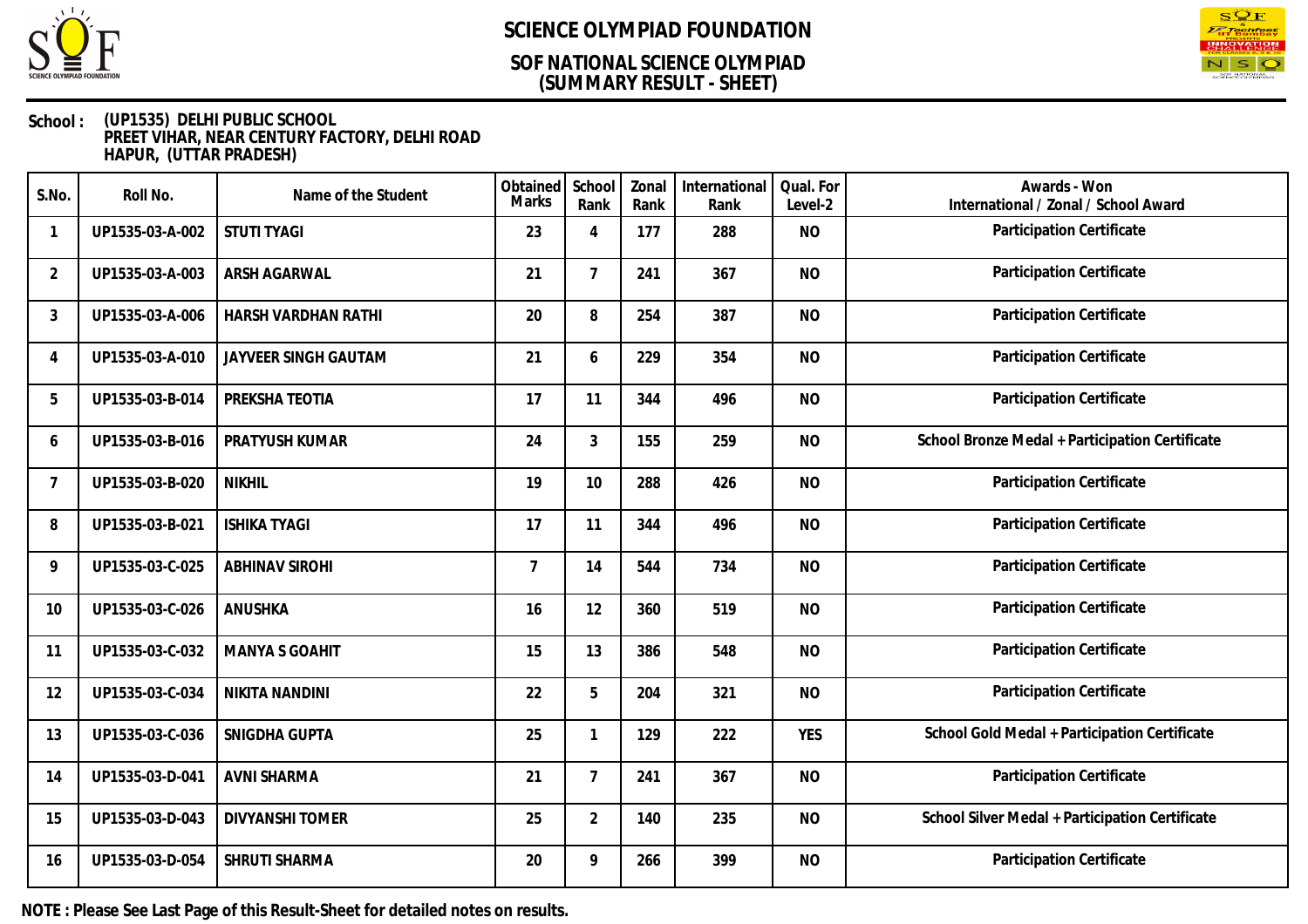

### **(SUMMARY RESULT - SHEET) SOF NATIONAL SCIENCE OLYMPIAD**



#### **School : (UP1535) DELHI PUBLIC SCHOOL PREET VIHAR, NEAR CENTURY FACTORY, DELHI ROAD HAPUR, (UTTAR PRADESH)**

| S.No.          | Roll No.        | Name of the Student    | Obtained<br>Marks | School<br>Rank | Zonal<br>Rank | International<br>Rank | Qual. For<br>Level-2 | Awards - Won<br>International / Zonal / School Award |
|----------------|-----------------|------------------------|-------------------|----------------|---------------|-----------------------|----------------------|------------------------------------------------------|
|                | UP1535-04-A-001 | <b>ALEENA KHAN</b>     | 19                | $\overline{7}$ | 256           | 402                   | <b>NO</b>            | Participation Certificate                            |
| $\overline{2}$ | UP1535-04-A-006 | RATI SHARMA            | 22                | $\overline{2}$ | 177           | 299                   | <b>NO</b>            | School Silver Medal + Participation Certificate      |
| 3              | UP1535-04-A-009 | SPARSH PANGHAL         | 14                | 10             | 380           | 548                   | <b>NO</b>            | Participation Certificate                            |
| 4              | UP1535-04-B-023 | RUDRANIL CHATTERJEE    | 21                | 4              | 201           | 332                   | <b>NO</b>            | Participation Certificate                            |
| 5              | UP1535-04-B-024 | YATI GOEL              | 21                | 3              | 196           | 326                   | <b>NO</b>            | School Bronze Medal + Participation Certificate      |
| 6              | UP1535-04-B-025 | <b>HANSIKA SINGH</b>   | 20                | 6              | 231           | 370                   | <b>NO</b>            | Participation Certificate                            |
| 7              | UP1535-04-C-032 | AISHWARIYA CHHABRA     | 13                | 11             | 410           | 583                   | <b>NO</b>            | Participation Certificate                            |
| 8              | UP1535-04-C-042 | RACHIT GOYAL           | 20                | 5              | 219           | 356                   | <b>NO</b>            | Participation Certificate                            |
| 9              | UP1535-04-C-047 | <b>VAISHNAVI SINGH</b> | 16                | 8              | 329           | 488                   | <b>NO</b>            | Participation Certificate                            |
| 10             | UP1535-04-D-055 | <b>SAANVI ARORA</b>    | 12                | 12             | 420           | 597                   | <b>NO</b>            | Participation Certificate                            |
| 11             | UP1535-04-D-056 | <b>KARTIK SINGH</b>    | 22                | $\mathbf 1$    | 175           | 295                   | <b>YES</b>           | School Gold Medal + Participation Certificate        |
| 12             | UP1535-04-D-061 | <b>EVA TYAGI</b>       | 15                | 9              | 348           | 513                   | <b>NO</b>            | Participation Certificate                            |
| 13             | UP1535-04-D-064 | <b>HARDIK BANSAL</b>   | 21                | 3              | 196           | 326                   | <b>NO</b>            | School Bronze Medal + Participation Certificate      |
|                | UP1535-05-A-003 | <b>KAVYA BANSAL</b>    | <b>ABSENT</b>     | N.A.           | N.A.          | N.A.                  | <b>NO</b>            | N.A.                                                 |
| $\overline{2}$ | UP1535-05-A-008 | <b>AKSHAY TYAGI</b>    | 16                | 9              | 861           | 1383                  | <b>NO</b>            | Participation Certificate                            |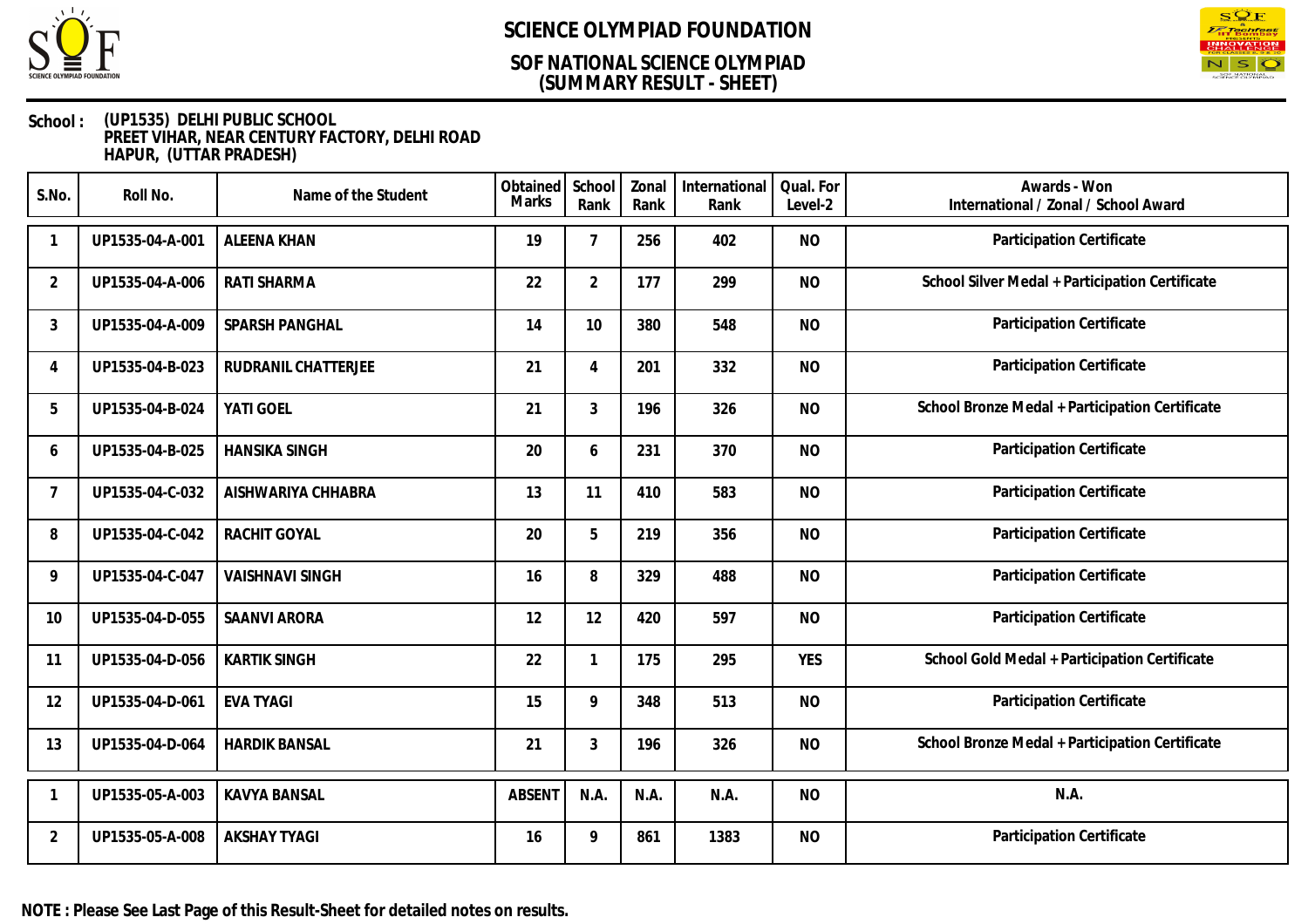

### **(SUMMARY RESULT - SHEET) SOF NATIONAL SCIENCE OLYMPIAD**



| S.No.          | Roll No.        | Name of the Student   | Obtained<br><b>Marks</b> | School<br>Rank | Zonal<br>Rank | International<br>Rank | Qual. For<br>Level-2 | Awards - Won<br>International / Zonal / School Award |
|----------------|-----------------|-----------------------|--------------------------|----------------|---------------|-----------------------|----------------------|------------------------------------------------------|
| 3              | UP1535-05-A-017 | <b>DEV NAGPAL</b>     | 22                       | 6              | 671           | 1124                  | <b>NO</b>            | Participation Certificate                            |
| $\overline{4}$ | UP1535-05-A-018 | <b>ZAYAN HASNAT</b>   | 12                       | 10             | 953           | 1510                  | <b>NO</b>            | Participation Certificate                            |
| 5              | UP1535-05-B-029 | SHREYANGI SINGHAL     | 30                       | $\overline{2}$ | 391           | 720                   | <b>NO</b>            | School Silver Medal + Participation Certificate      |
| 6              | UP1535-05-B-030 | YUVRAJ SHARMA         | 18                       | 8              | 812           | 1312                  | <b>NO</b>            | Participation Certificate                            |
| 7              | UP1535-05-C-037 | <b>LAKSHAY NAGAR</b>  | 29                       | 3              | 418           | 759                   | <b>NO</b>            | School Bronze Medal + Participation Certificate      |
| 8              | UP1535-05-C-041 | <b>VEDGYA BASWAN</b>  | 39                       |                | 160           | 328                   | <b>YES</b>           | School Gold Medal + Participation Certificate        |
| 9              | UP1535-05-C-042 | <b>VIBHUTI KHATRI</b> | 26                       | $\overline{4}$ | 527           | 922                   | <b>NO</b>            | Participation Certificate                            |
| 10             | UP1535-05-D-047 | <b>JAI KARDAM</b>     | 19                       | $\overline{7}$ | 782           | 1270                  | <b>NO</b>            | Participation Certificate                            |
| 11             | UP1535-05-D-054 | SHUBH TRIPATHI        | 23                       | 5              | 641           | 1080                  | <b>NO</b>            | Participation Certificate                            |
| 12             | UP1535-05-D-056 | YATHARTH GUPTA        | 11                       | 11             | 959           | 1522                  | <b>NO</b>            | Participation Certificate                            |
|                | UP1535-06-A-005 | <b>SARTHAK KUMAR</b>  | 27                       | 5              | 472           | 833                   | <b>NO</b>            | Participation Certificate                            |
| 2              | UP1535-06-A-006 | SIDDHIKA ANEJA        | 14                       | 15             | 898           | 1403                  | <b>NO</b>            | Participation Certificate                            |
| 3              | UP1535-06-B-012 | SHINE SINGHAL         | 37                       | $\overline{2}$ | 184           | 366                   | <b>NO</b>            | School Silver Medal + Participation Certificate      |
| $\overline{4}$ | UP1535-06-C-018 | SHASHWAT GAUTAM       | 27                       | $\overline{4}$ | 471           | 832                   | <b>NO</b>            | Participation Certificate                            |
| 5              | UP1535-06-C-019 | SHAURYA KAUSHIK       | 41                       |                | 100           | 228                   | <b>YES</b>           | School Gold Medal + Participation Certificate        |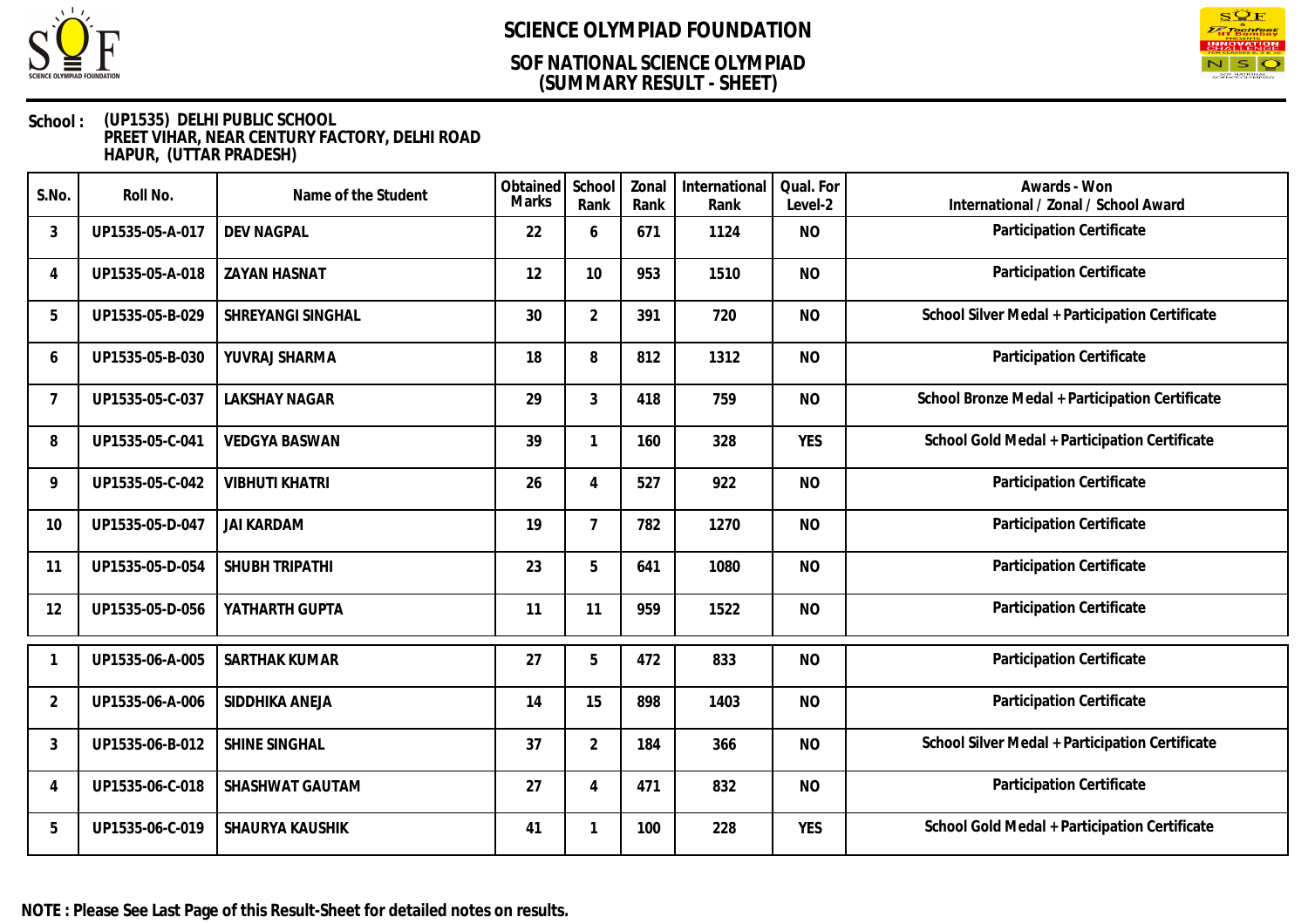

### **(SUMMARY RESULT - SHEET) SOF NATIONAL SCIENCE OLYMPIAD**



| S.No.          | Roll No.        | Name of the Student   | Obtained<br><b>Marks</b> | School<br>Rank  | Zonal<br>Rank | International<br>Rank | Qual. For<br>Level-2 | Awards - Won<br>International / Zonal / School Award |
|----------------|-----------------|-----------------------|--------------------------|-----------------|---------------|-----------------------|----------------------|------------------------------------------------------|
| 6              | UP1535-06-C-020 | <b>ARYAN TEOTIA</b>   | 20                       | 10              | 711           | 1159                  | <b>NO</b>            | Participation Certificate                            |
| 7              | UP1535-06-C-023 | <b>LAKSHAY KANSAL</b> | 25                       | $7\overline{ }$ | 538           | 927                   | <b>NO</b>            | Participation Certificate                            |
| 8              | UP1535-06-D-029 | <b>MUSKAN GUPTA</b>   | 19                       | 13              | 756           | 1214                  | <b>NO</b>            | Participation Certificate                            |
| 9              | UP1535-06-D-030 | NAVDEEP SHARMA        | 22                       | 8               | 637           | 1061                  | <b>NO</b>            | Participation Certificate                            |
| 10             | UP1535-06-D-031 | TANASVI BHARDWAJ      | 21                       | 9               | 699           | 1140                  | <b>NO</b>            | Participation Certificate                            |
| 11             | UP1535-06-D-033 | <b>VEDIKA YADAV</b>   | 19                       | 12              | 755           | 1213                  | <b>NO</b>            | Participation Certificate                            |
| 12             | UP1535-06-E-037 | <b>AARUSH GOEL</b>    | 13                       | 16              | 916           | 1428                  | <b>NO</b>            | Participation Certificate                            |
| 13             | UP1535-06-E-039 | <b>MANYA SINGHAL</b>  | 19                       | 11              | 754           | 1212                  | <b>NO</b>            | Participation Certificate                            |
| 14             | UP1535-06-E-041 | AAHANA AGGARWAL       | 36                       | 3               | 206           | 405                   | <b>NO</b>            | School Bronze Medal + Participation Certificate      |
| 15             | UP1535-06-F-054 | PRATHAM TARIKA        | 13                       | 17              | 917           | 1429                  | <b>NO</b>            | Participation Certificate                            |
| 16             | UP1535-06-F-058 | <b>DHRUV GUPTA</b>    | 26                       | 6               | 513           | 890                   | <b>NO</b>            | Participation Certificate                            |
| 17             | UP1535-06-F-062 | <b>SURYANSH TOMAR</b> | 17                       | 14              | 824           | 1302                  | <b>NO</b>            | Participation Certificate                            |
|                | UP1535-07-A-001 | SANIDHYA GUPTA        | 19                       | 18              | 778           | 1244                  | <b>NO</b>            | Participation Certificate                            |
| $\overline{2}$ | UP1535-07-A-003 | <b>HITESH KUMAR</b>   | 43                       |                 | 78            | 191                   | <b>YES</b>           | School Gold Medal + Participation Certificate        |
| 3              | UP1535-07-B-006 | RITIKA SHARMA         | 23                       | 14              | 628           | 1048                  | <b>NO</b>            | Participation Certificate                            |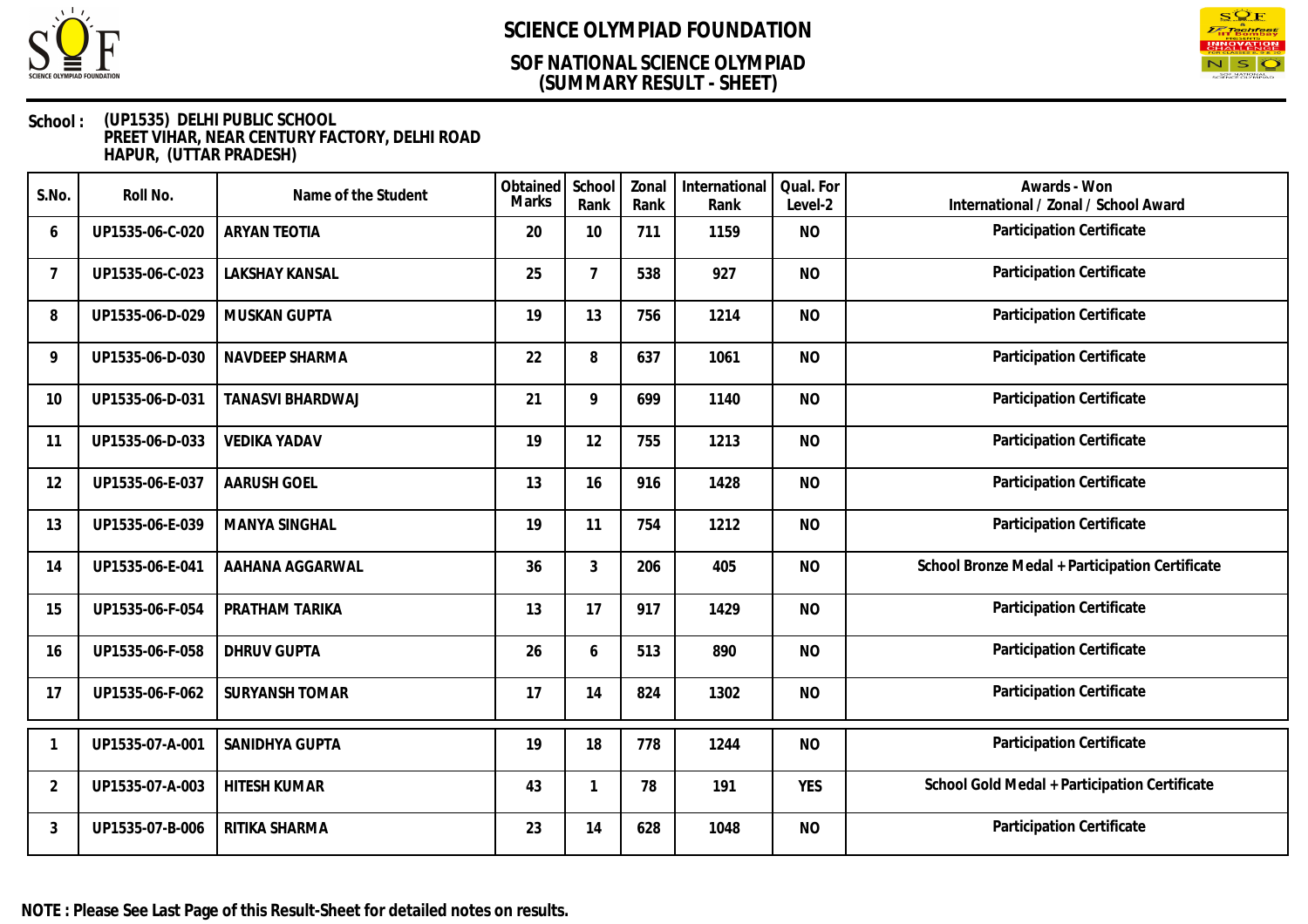

### **(SUMMARY RESULT - SHEET) SOF NATIONAL SCIENCE OLYMPIAD**



#### **School : (UP1535) DELHI PUBLIC SCHOOL PREET VIHAR, NEAR CENTURY FACTORY, DELHI ROAD HAPUR, (UTTAR PRADESH)**

| S.No.          | Roll No.        | Name of the Student    | Obtained<br>Marks | School<br>Rank | Zonal<br>Rank | International<br>Rank | Qual. For<br>Level-2 | Awards - Won<br>International / Zonal / School Award |
|----------------|-----------------|------------------------|-------------------|----------------|---------------|-----------------------|----------------------|------------------------------------------------------|
| $\overline{4}$ | UP1535-07-B-008 | <b>ISHAN JAIN</b>      | 42                | $\overline{2}$ | 97            | 226                   | <b>YES</b>           | School Silver Medal + Participation Certificate      |
| 5              | UP1535-07-B-011 | <b>OJASVI DIVYANSH</b> | 40                | $\overline{4}$ | 133           | 286                   | <b>YES</b>           | Participation Certificate                            |
| 6              | UP1535-07-B-013 | SHREYA TYAGI           | 33                | 6              | 286           | 556                   | <b>NO</b>            | Participation Certificate                            |
| $\overline{7}$ | UP1535-07-B-014 | <b>BHUWAN SINGH</b>    | 19                | 17             | 760           | 1223                  | <b>NO</b>            | Participation Certificate                            |
| 8              | UP1535-07-C-017 | <b>PARIDHI GARG</b>    | 26                | 13             | 520           | 904                   | <b>NO</b>            | Participation Certificate                            |
| 9              | UP1535-07-C-018 | <b>JHANAK AGARWAL</b>  | 31                | $\overline{7}$ | 329           | 627                   | <b>NO</b>            | Participation Certificate                            |
| 10             | UP1535-07-C-021 | RIYA TYAGI             | 41                | 3              | 103           | 239                   | <b>YES</b>           | School Bronze Medal + Participation Certificate      |
| 11             | UP1535-07-D-026 | <b>NAVJYOT SINGH</b>   | 22                | 16             | 660           | 1090                  | <b>NO</b>            | Participation Certificate                            |
| 12             | UP1535-07-D-030 | <b>RAUNAK CHUGH</b>    | 30                | 10             | 379           | 696                   | <b>NO</b>            | Participation Certificate                            |
| 13             | UP1535-07-D-031 | <b>NAYAB SAIFI</b>     | <b>ABSENT</b>     | N.A.           | N.A.          | N.A.                  | <b>NO</b>            | N.A.                                                 |
| 14             | UP1535-07-D-032 | MOKSHIT GUPTA          | 27                | 11             | 477           | 845                   | <b>NO</b>            | Participation Certificate                            |
| 15             | UP1535-07-D-035 | <b>ARYAN BANSAL</b>    | 36                | 5              | 213           | 426                   | <b>NO</b>            | Participation Certificate                            |
| 16             | UP1535-07-D-036 | UTKARSH SHARMA         | 31                | 9              | 346           | 648                   | <b>NO</b>            | Participation Certificate                            |
| 17             | UP1535-07-D-037 | <b>MOHD SAAD</b>       | 23                | 15             | 638           | 1060                  | <b>NO</b>            | Participation Certificate                            |
| 18             | UP1535-07-D-038 | SHASHANK TRIPATHI      | 19                | 19             | 779           | 1245                  | <b>NO</b>            | Participation Certificate                            |
| 19             | UP1535-07-E-043 | <b>ARNAV GARG</b>      | 31                | 8              | 340           | 641                   | <b>NO</b>            | Participation Certificate                            |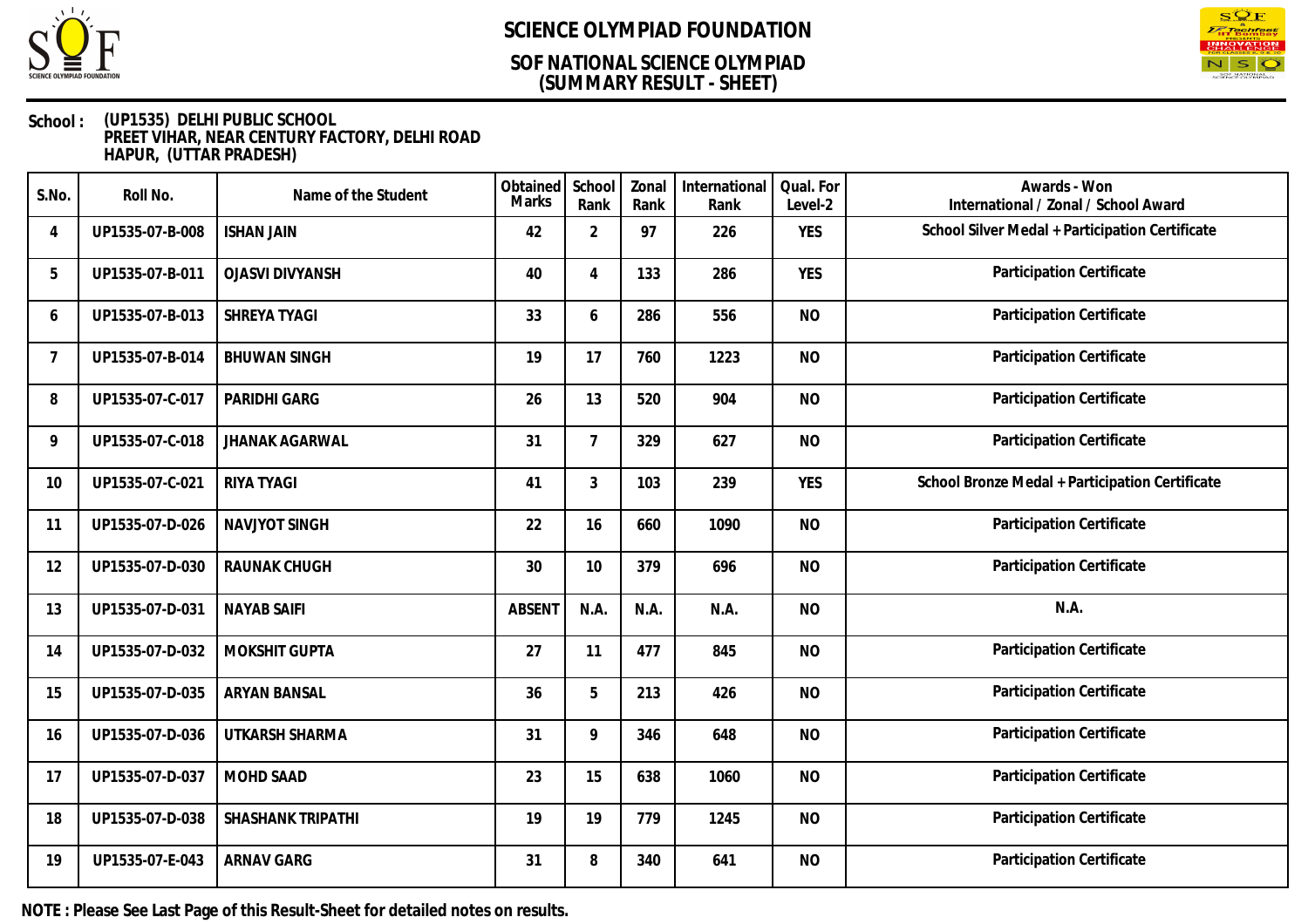

### **(SUMMARY RESULT - SHEET) SOF NATIONAL SCIENCE OLYMPIAD**



| S.No.          | Roll No.        | Name of the Student      | Obtained<br>Marks | School<br>Rank | Zonal<br>Rank | International<br>Rank | Qual. For<br>Level-2 | Awards - Won<br>International / Zonal / School Award |
|----------------|-----------------|--------------------------|-------------------|----------------|---------------|-----------------------|----------------------|------------------------------------------------------|
| 20             | UP1535-07-E-045 | <b>KUNAL PAHWA</b>       | 26                | 12             | 512           | 893                   | <b>NO</b>            | Participation Certificate                            |
|                | UP1535-08-A-001 | <b>ADITI KUMAR</b>       | 27                | 8              | 504           | 867                   | <b>NO</b>            | Participation Certificate                            |
| $\overline{2}$ | UP1535-08-A-002 | <b>JEET SINGH</b>        | 26                | 9              | 544           | 919                   | <b>NO</b>            | Participation Certificate                            |
| 3              | UP1535-08-A-005 | <b>MANSVI SINGH</b>      | 28                | 6              | 470           | 818                   | <b>NO</b>            | Participation Certificate                            |
| $\overline{4}$ | UP1535-08-A-006 | PRAGYA GUPTA             | 36                | $\mathbf{1}$   | 196           | 420                   | <b>YES</b>           | School Gold Medal + Participation Certificate        |
| 5              | UP1535-08-B-008 | <b>VAARUNI BASWAN</b>    | 32                | 3              | 320           | 607                   | <b>NO</b>            | School Bronze Medal + Participation Certificate      |
| 6              | UP1535-08-B-010 | <b>SUPRIYA SONI</b>      | 25                | 10             | 589           | 981                   | <b>NO</b>            | Participation Certificate                            |
| 7              | UP1535-08-C-014 | <b>NAMIT GUPTA</b>       | 25                | 11             | 598           | 992                   | <b>NO</b>            | Participation Certificate                            |
| 8              | UP1535-08-C-016 | UPDESH CHUGH             | 28                | $\overline{7}$ | 478           | 827                   | <b>NO</b>            | Participation Certificate                            |
| 9              | UP1535-08-D-017 | <b>GAURANSHI AGARWAL</b> | 24                | 12             | 629           | 1030                  | <b>NO</b>            | Participation Certificate                            |
| 10             | UP1535-08-D-018 | <b>GAURI KARDAM</b>      | 31                | 5              | 370           | 676                   | <b>NO</b>            | Participation Certificate                            |
| 11             | UP1535-08-E-026 | <b>AMAN TYAGI</b>        | 19                | 14             | 805           | 1251                  | <b>NO</b>            | <b>Participation Certificate</b>                     |
| 12             | UP1535-08-E-028 | <b>SUJEET KANSAL</b>     | 22                | 13             | 701           | 1123                  | <b>NO</b>            | Participation Certificate                            |
| 13             | UP1535-08-E-031 | ANANYA KALRA             | 32                | $\overline{4}$ | 330           | 618                   | <b>NO</b>            | Participation Certificate                            |
| 14             | UP1535-08-E-032 | SAAHAS CHHIKARA          | 33                | $\overline{2}$ | 292           | 566                   | <b>NO</b>            | School Silver Medal + Participation Certificate      |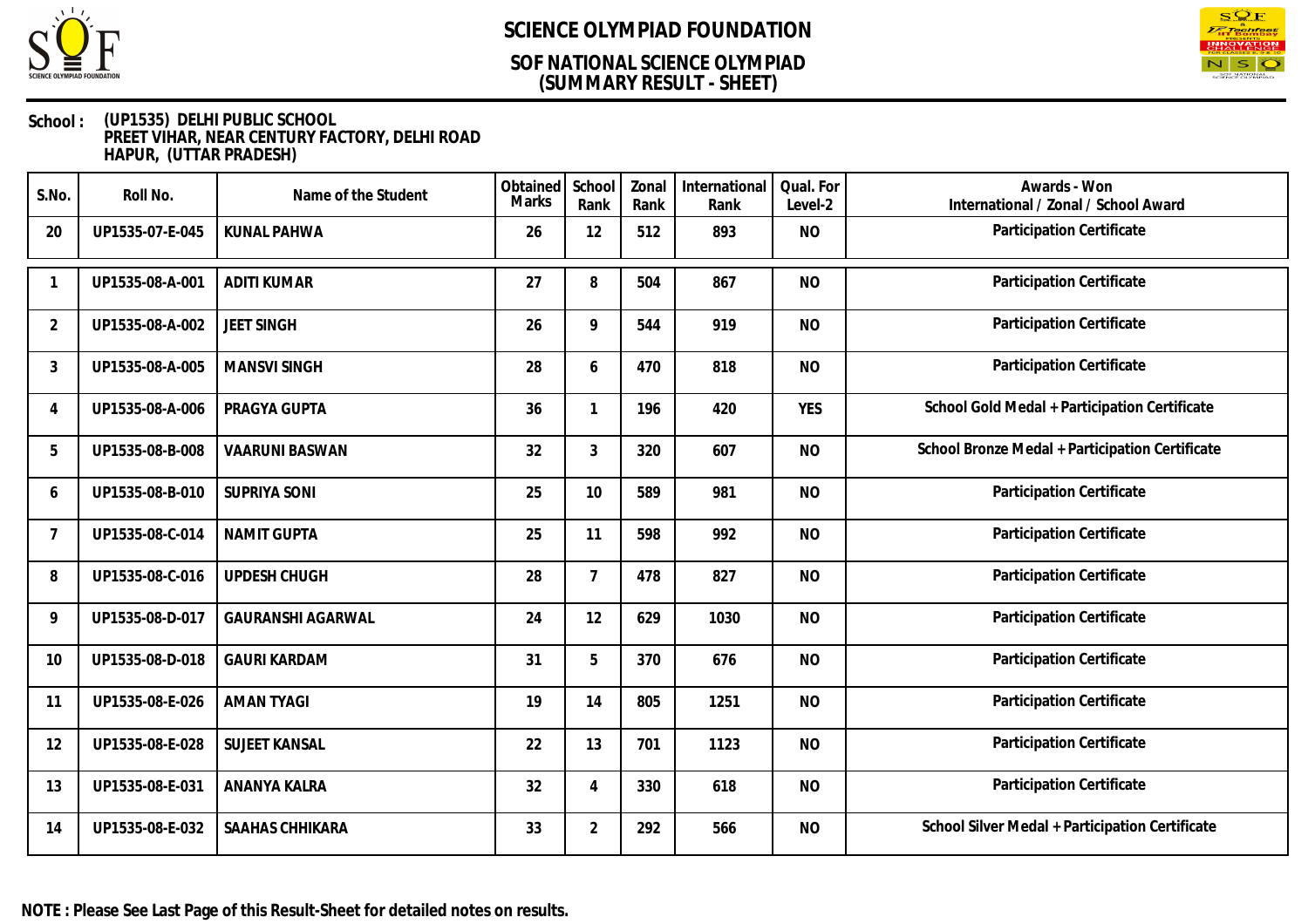

### **(SUMMARY RESULT - SHEET) SOF NATIONAL SCIENCE OLYMPIAD**



| S.No.          | Roll No.        | Name of the Student  | Obtained<br>Marks | School<br>Rank | Zonal<br>Rank | International<br>Rank | Qual. For<br>Level-2 | Awards - Won<br>International / Zonal / School Award |
|----------------|-----------------|----------------------|-------------------|----------------|---------------|-----------------------|----------------------|------------------------------------------------------|
| 15             | UP1535-08-E-034 | <b>DHRUV</b>         | 19                | 15             | 811           | 1258                  | <b>NO</b>            | Participation Certificate                            |
| -1             | UP1535-09-A-002 | PRINCE UJJAWAL GARG  | <b>ABSENT</b>     | N.A.           | N.A.          | N.A.                  | <b>NO</b>            | N.A.                                                 |
| 2              | UP1535-09-B-005 | AADITYA SAGAR        | 28                | 5              | 481           | 810                   | <b>NO</b>            | Participation Certificate                            |
| 3              | UP1535-09-B-008 | PRIYANSHU TEOTIA     | <b>ABSENT</b>     | N.A.           | N.A.          | N.A.                  | <b>NO</b>            | N.A.                                                 |
| $\overline{4}$ | UP1535-09-B-009 | <b>RANYA SINGH</b>   | <b>ABSENT</b>     | N.A.           | N.A.          | N.A.                  | <b>NO</b>            | N.A.                                                 |
| 5              | UP1535-09-B-014 | NISHTHA YADAV        | 26                | 6              | 549           | 903                   | <b>NO</b>            | Participation Certificate                            |
| 6              | UP1535-09-B-016 | <b>ESHA SHARMA</b>   | 19                | 13             | 818           | 1249                  | <b>NO</b>            | Participation Certificate                            |
| 7              | UP1535-09-B-017 | <b>RAJVEER SINGH</b> | 15                | 15             | 929           | 1400                  | <b>NO</b>            | Participation Certificate                            |
| 8              | UP1535-09-B-020 | <b>TEJASWI SINGH</b> | 20                | 12             | 775           | 1192                  | <b>NO</b>            | Participation Certificate                            |
| 9              | UP1535-09-C-021 | KUSHAGRA VASHISTHA   | 25                | 7              | 585           | 954                   | <b>NO</b>            | Participation Certificate                            |
| 10             | UP1535-09-C-024 | <b>VIPUL KAUSHIK</b> | 18                | 14             | 847           | 1289                  | <b>NO</b>            | Participation Certificate                            |
| 11             | UP1535-09-D-028 | MANYA SHARMA         | 33                | $\overline{2}$ | 292           | 538                   | <b>NO</b>            | School Silver Medal + Participation Certificate      |
| 12             | UP1535-09-D-029 | SAMBHAV AGRAWAL      | 23                | 8              | 655           | 1042                  | <b>NO</b>            | Participation Certificate                            |
| 13             | UP1535-09-E-035 | RISHI BHUSHAN        | 28                | 4              | 463           | 787                   | <b>NO</b>            | Participation Certificate                            |
| 14             | UP1535-09-E-036 | <b>AARAV BANSAL</b>  | 32                | 3              | 325           | 588                   | <b>NO</b>            | School Bronze Medal + Participation Certificate      |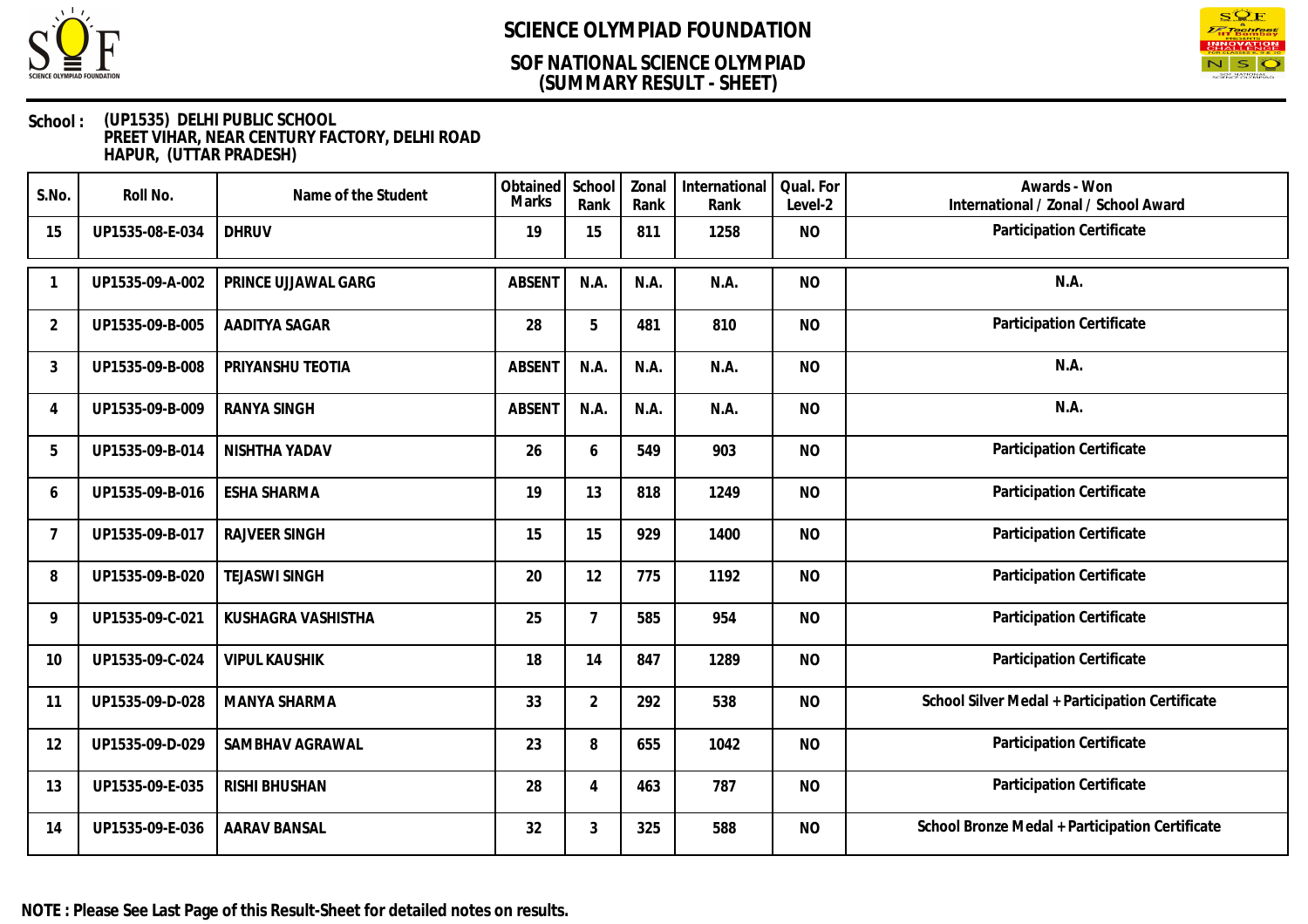

### **(SUMMARY RESULT - SHEET) SOF NATIONAL SCIENCE OLYMPIAD**



| S.No.          | Roll No.        | Name of the Student     | Obtained<br>Marks | School<br>Rank | Zonal<br>Rank | International<br>Rank | Qual. For<br>Level-2 | Awards - Won<br>International / Zonal / School Award |
|----------------|-----------------|-------------------------|-------------------|----------------|---------------|-----------------------|----------------------|------------------------------------------------------|
| 15             | UP1535-09-E-037 | <b>UTKARSH DABBAS</b>   | 21                | 10             | 745           | 1156                  | <b>NO</b>            | Participation Certificate                            |
| 16             | UP1535-09-E-038 | <b>EISHAAN KHATRI</b>   | 37                | $\mathbf{1}$   | 181           | 371                   | <b>YES</b>           | School Gold Medal + Participation Certificate        |
| 17             | UP1535-09-E-039 | MANSVI AGARWAL          | 21                | 11             | 748           | 1159                  | <b>NO</b>            | Participation Certificate                            |
| 18             | UP1535-09-E-040 | <b>ARYAN TYAGI</b>      | 21                | 9              | 736           | 1147                  | <b>NO</b>            | Participation Certificate                            |
|                | UP1535-10-A-003 | <b>HARSH TYAGI</b>      | 20                | 8              | 754           | 1138                  | <b>NO</b>            | Participation Certificate                            |
| $\overline{2}$ | UP1535-10-B-006 | <b>NAMAN SIROHI</b>     | 32                | 3              | 320           | 526                   | <b>NO</b>            | School Bronze Medal + Participation Certificate      |
| 3              | UP1535-10-C-009 | <b>ARYAN GARG</b>       | 21                | 6              | 711           | 1079                  | <b>NO</b>            | Participation Certificate                            |
| 4              | UP1535-10-D-011 | YASH GUPTA              | 39                | $\mathbf{1}$   | 163           | 271                   | <b>YES</b>           | School Gold Medal + Participation Certificate        |
| 5              | UP1535-10-D-015 | MITUSHI AGARWAL         | 25                | 5              | 575           | 892                   | <b>NO</b>            | Participation Certificate                            |
| 6              | UP1535-10-E-022 | <b>AVANTIKA NIKHREY</b> | 30                | 4              | 398           | 638                   | <b>NO</b>            | Participation Certificate                            |
| 7              | UP1535-10-E-023 | <b>KLI AGARWAL</b>      | 20                | 8              | 754           | 1138                  | <b>NO</b>            | Participation Certificate                            |
| 8              | UP1535-10-E-024 | ARU CHOUDHARY           | 19                | 9              | 775           | 1167                  | <b>NO</b>            | Participation Certificate                            |
| $\mathsf{Q}$   | UP1535-10-E-026 | VANSHIKA AGARWAL        | 21                | $\overline{7}$ | 721           | 1090                  | <b>NO</b>            | Participation Certificate                            |
| 10             | UP1535-10-E-027 | <b>DEVANSH GARG</b>     | 36                | $\overline{2}$ | 223           | 371                   | <b>NO</b>            | School Silver Medal + Participation Certificate      |
|                | UP1535-11-A-001 | <b>ADARSH KUMAR</b>     | <b>ABSENT</b>     | N.A.           | N.A.          | N.A.                  | <b>NO</b>            | N.A.                                                 |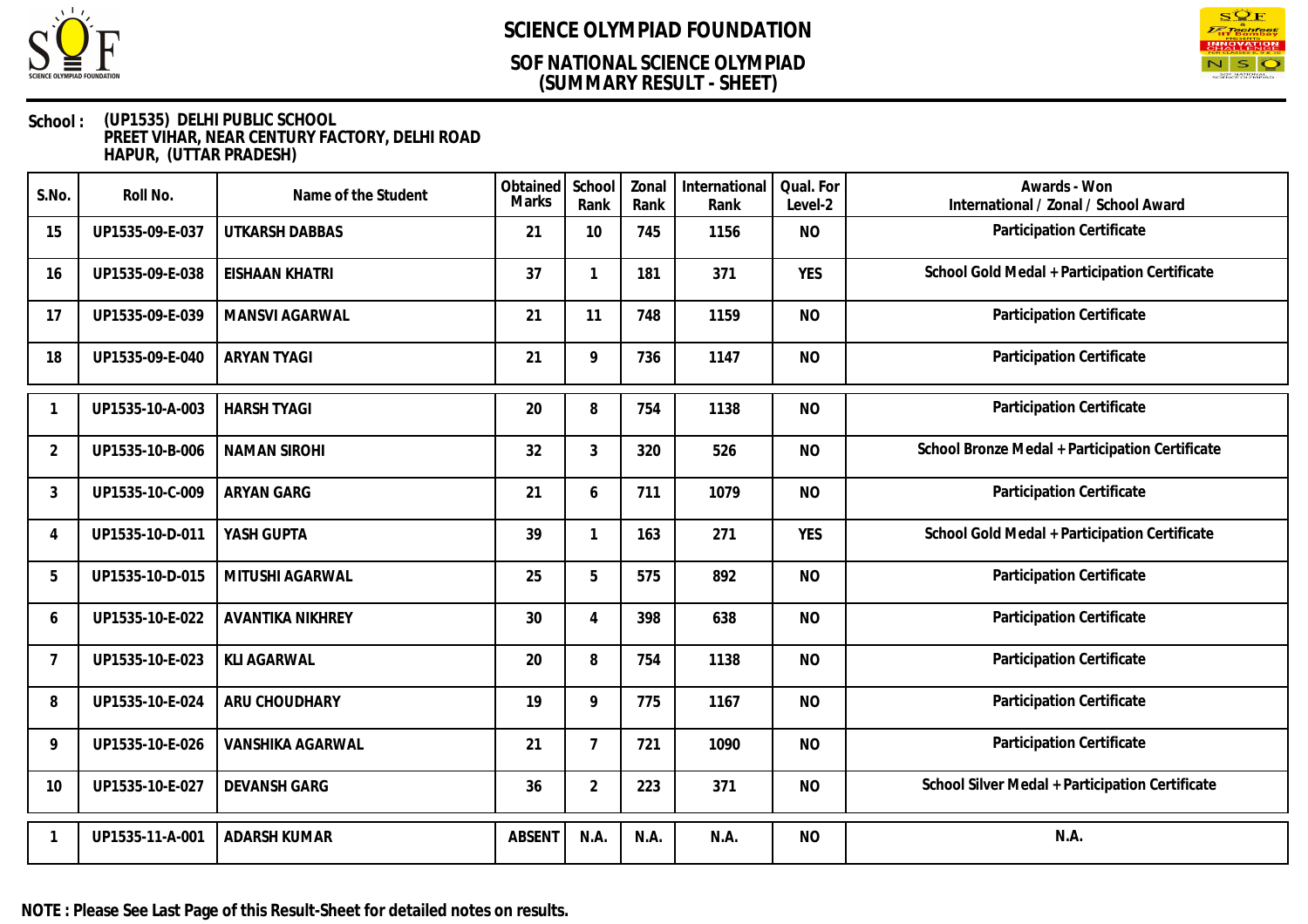

### **(SUMMARY RESULT - SHEET) SOF NATIONAL SCIENCE OLYMPIAD**



#### **School : (UP1535) DELHI PUBLIC SCHOOL PREET VIHAR, NEAR CENTURY FACTORY, DELHI ROAD HAPUR, (UTTAR PRADESH)**

| S.No.          | Roll No.        | Name of the Student   | Obtained<br>Marks | School<br>Rank | Zonal<br>Rank | International<br>Rank | Qual. For<br>Level-2 | Awards - Won<br>International / Zonal / School Award |
|----------------|-----------------|-----------------------|-------------------|----------------|---------------|-----------------------|----------------------|------------------------------------------------------|
| $\overline{2}$ | UP1535-11-A-002 | RASHI SHARMA          | 15                | 6              | 1195          | 3759                  | <b>NO</b>            | Participation Certificate                            |
| 3              | UP1535-11-B-004 | PRIYANSHI TYAGI       | <b>ABSENT</b>     | N.A.           | N.A.          | N.A.                  | <b>NO</b>            | N.A.                                                 |
| 4              | UP1535-11-C-005 | <b>RIBHYA SONI</b>    | 21                | $\overline{2}$ | 668           | 2569                  | <b>NO</b>            | Participation Certificate                            |
| 5              | UP1535-11-C-006 | KHUSHI SINGHAL        | 16                | 5              | 1149          | 3657                  | <b>NO</b>            | Participation Certificate                            |
| 6              | UP1535-11-C-007 | <b>TANAY SARASWAT</b> | 34                | 1              | 44            | 500                   | <b>YES</b>           | School Gold Medal + Participation Certificate        |
| 7              | UP1535-11-C-008 | AKSHIT BHARDWAJ       | <b>ABSENT</b>     | N.A.           | N.A.          | N.A.                  | <b>NO</b>            | N.A.                                                 |
| 8              | UP1535-11-C-010 | <b>GUNIKA AGARWAL</b> | 19                | $\mathfrak{Z}$ | 862           | 3051                  | <b>NO</b>            | Participation Certificate                            |
| 9              | UP1535-11-C-011 | VANSHIKA SHARMA       | 12                | $\overline{7}$ | 1393          | 4164                  | <b>NO</b>            | Participation Certificate                            |
| 10             | UP1535-11-C-012 | PATRICK JOHN          | 17                | $\overline{4}$ | 1039          | 3467                  | <b>NO</b>            | Participation Certificate                            |
|                | UP1535-12-A-001 | ASHWANI GARG          | <b>ABSENT</b>     | N.A.           | N.A.          | N.A.                  | <b>NO</b>            | N.A.                                                 |
| $\overline{2}$ | UP1535-12-A-002 | <b>AGAM</b>           | 26                | 1              | 244           | 1633                  | <b>NO</b>            | Participation Certificate                            |
| 3              | UP1535-12-A-004 | RASHI AGARWAL         | <b>ABSENT</b>     | N.A.           | N.A.          | N.A.                  | <b>NO</b>            | N.A.                                                 |
| 4              | UP1535-12-A-005 | SAMARTH AGARWAL       | <b>ABSENT</b>     | N.A.           | N.A.          | N.A.                  | <b>NO</b>            | N.A.                                                 |
| 5              | UP1535-12-A-011 | RIPUNJAY              | <b>ABSENT</b>     | N.A.           | N.A.          | N.A.                  | <b>NO</b>            | N.A.                                                 |
| 6              | UP1535-12-B-014 | <b>RUBY PODWAL</b>    | 21                | $\overline{2}$ | 523           | 2506                  | <b>NO</b>            | Participation Certificate                            |